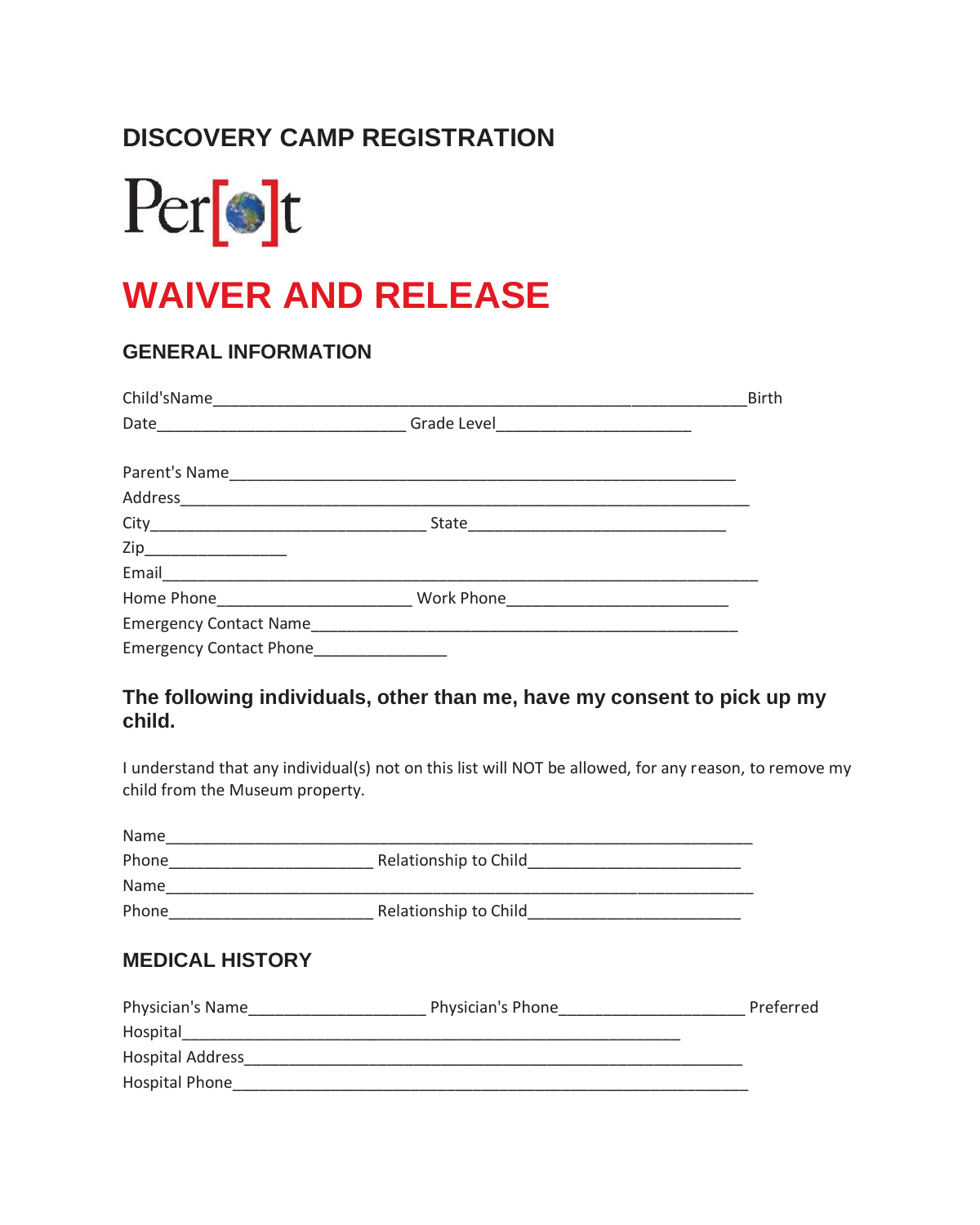Asthma ADHD Developmental Disabilities Diabetes Glasses/Contacts Heart Disease or Defect Hemophilia Seizures Allergy to Medication (list below) Dietary Restrictions (describe below) Food Allergies (list below) Other Allergies (list below)

\_\_\_\_\_\_\_\_\_\_\_\_\_\_\_\_\_\_\_\_\_\_\_\_\_\_\_\_\_\_\_\_\_\_\_\_\_\_\_\_\_\_\_\_\_\_\_\_\_\_\_\_\_\_\_\_\_\_\_\_\_\_\_\_\_\_\_\_\_\_\_\_\_\_\_\_\_\_\_\_\_\_\_\_\_\_

\_\_\_\_\_\_\_\_\_\_\_\_\_\_\_\_\_\_\_\_\_\_\_\_\_\_\_\_\_\_\_\_\_\_\_\_\_\_\_\_\_\_\_\_\_\_\_\_\_\_\_\_\_\_\_\_\_\_\_\_\_\_\_\_\_\_\_\_\_\_\_\_\_\_\_\_\_\_\_\_\_\_\_\_\_\_

\_\_\_\_\_\_\_\_\_\_\_\_\_\_\_\_\_\_\_\_\_\_\_\_\_\_\_\_\_\_\_\_\_\_\_\_\_\_\_\_\_\_\_\_\_\_\_\_\_\_\_\_\_\_\_\_\_\_\_\_\_\_\_\_\_\_\_\_\_\_\_\_\_\_\_\_\_\_\_\_\_\_\_\_\_\_

\_\_\_\_\_\_\_\_\_\_\_\_\_\_\_\_\_\_\_\_\_\_\_\_\_\_\_\_\_\_\_\_\_\_\_\_\_\_\_\_\_\_\_\_\_\_\_\_\_\_\_\_\_\_\_\_\_\_\_\_\_\_\_\_\_\_\_\_\_\_\_\_\_\_\_\_\_\_\_\_\_\_\_\_\_\_

\_\_\_\_\_\_\_\_\_\_\_\_\_\_\_\_\_\_\_\_\_\_\_\_\_\_\_\_\_\_\_\_\_\_\_\_\_\_\_\_\_\_\_\_\_\_\_\_\_\_\_\_\_\_\_\_\_\_\_\_\_\_\_\_\_\_\_\_\_\_\_\_\_\_\_\_\_\_\_\_\_\_\_\_\_\_

### **INFORMED RELEASE AND WAIVER OF LIABILITY**

I understand that my child/children, as a participant(s) in the Perot Museum of Nature and Science Camps, may be engaged in activities that include, without limitation, conducting experiments with supervision, walking the exhibit halls, going outside no more than one hour per day, running, jumping, walking around outside with supervision. Although the Museum will exercise reasonable efforts to minimize risks, participation in Perot Museum Camps may expose my child/children to the possibility of accidents, including but not limited to injury or death.

During his/her attendance at Perot Museum Camps, my child, listed above, has my permission to engage in all camp activities except as noted on the current Medical Information form.

My child/children have my permission to be photographed by Perot Museum Camp staff and/or its representatives and that such photographs can be used for promotional purposes by the Perot Museum.

I am the legal parent or guardian of the child listed above. I release the Perot Museum from any form of liability as I have given them permission to participate. I also hold harmless any of the Perot Museum staff, agents and cooperating landowners and will not hold them liable for any loss, including but not limited to injury or death.

I agree that, if my child should need additional services to accommodate him/her in workshops in accordance with the ADA Compliance Guidelines, I will provide written notice of such condition (either from my child's physician or other recognized organization) and agree to submit my request at least five (5) working days prior to the beginning of my child's camp or program session.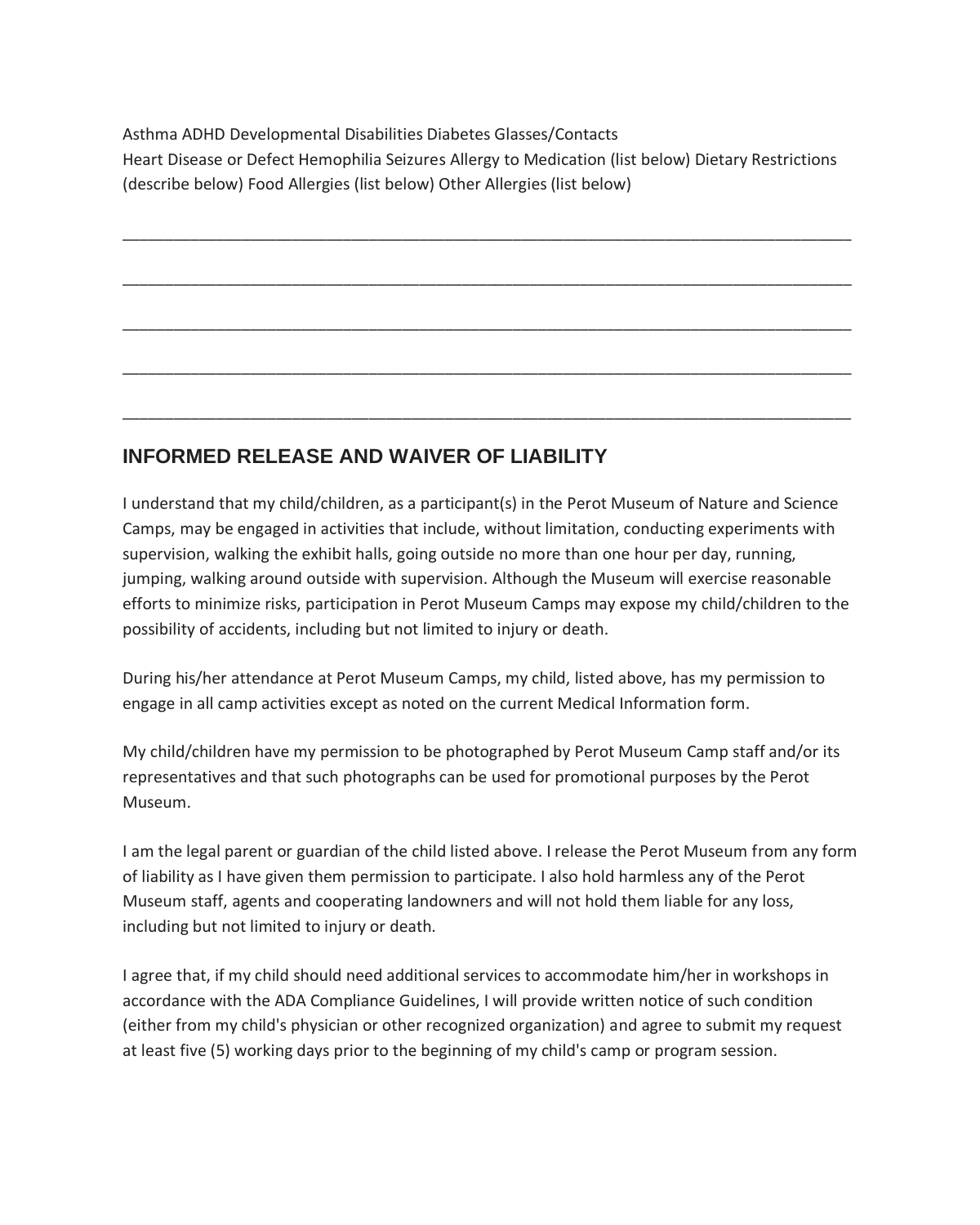I authorize the staff of the Perot Museum to directly contact sources cited in this form and do authorize the named physician(s) to render such treatment as may be considered necessary in the event of an emergency, for the health of my child. In the event that physicians or other sources named in this form cannot be contacted, I authorize the Perot Museum to take whatever action is necessary, in their judgment, for the health and safety of my child. I assume financial responsibility for any medical care my child receives during his/her participation in the Perot Museum sponsored activities and will not hold the Perot Museum financially responsible for care and/or transportation of my child to a care facility.

#### **IMMUNIZATION AND MEDICAL RELEASE**

State law will not allow a child to attend any portion of camps or programs without immunization and medical release records on le. Please check the option below that you are using to satisfy the immunization requirement.

I have provided the Perot Museum with a copy of my child's most current immunization record or an affidavit about immunizations for religious or medical reasons.

My child's immunization record or affidavit is on file at another school and all required immunizations and/or tuberculosis test is current. Vision and hearing screening records are also on file (for children 4 years and older).

| School Nam<br>$-$<br>____ |  |
|---------------------------|--|
| <b>School Address</b>     |  |

Phone

Please check the option below that you are using to satisfy this requirement and then sign and date at the bottom of the page.

A signed and dated copy of a health care professional's statement (within the past year) has been provided stating that your child has been examined and is physically able to take part in Perot Museum Discovery Camps.

Medical diagnosis and treatment conflict with the tenets and practices of a recognized religious organization, which I adhere to or am a member of; I have attached a signed and dated affidavit stating this.

Parent's Statement: My child has been examined within the past year by a licensed physician and is able to participate in Perot Museum Camps. Within the next 12 months, I will obtain a physician's